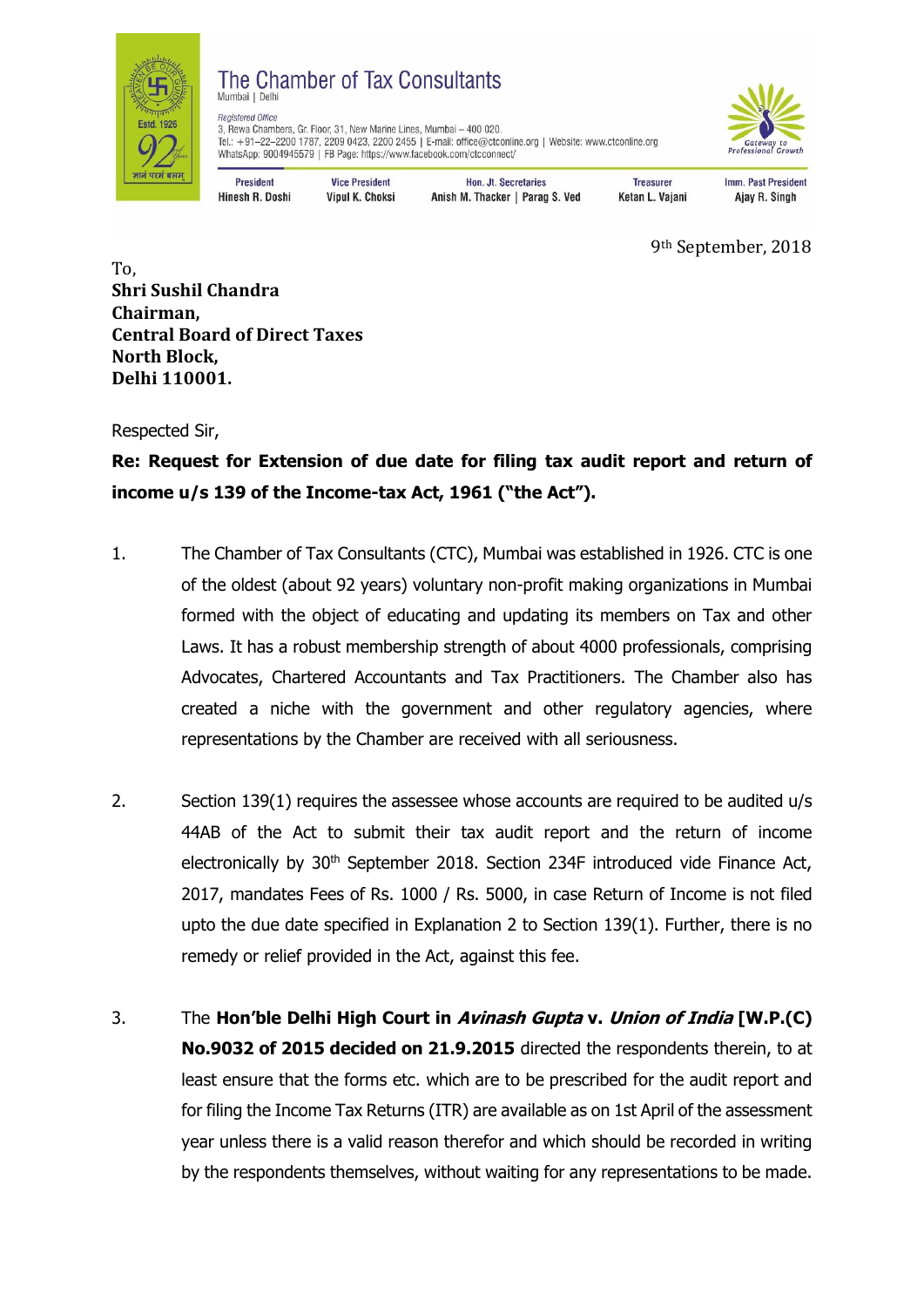Further, **Punjab and Haryana High Court in Vishal Garg v. Union of India [2015] 378 ITR 145 (Punjab & Haryana)** also directed the respondents to ensure that the forms etc. which are to be prescribed for the audit report and for efiling the returns should ordinarily be made available on the first day of April of the assessment year.

- 4. The reporting requirement u/s 44AB Form3CD was recently amended by the CBDT vide NOTIFICATION NO.GSR 666(E) [NO.33/2018 F.NO.370142/9/2018-TPL)], DATED 20-7-2018. By virtue of this amendment, several clauses and sub-clauses were added/ substituted in the Form 3CD. These changes were effective from 20<sup>th</sup> August 2018. Thereafter, based on several representations made, CBDT has decided, vide Circular No. 6/2018 dated 17th August, 2018, that the reporting under the proposed clause 30C and proposed clause 44 of the Tax Audit Report shall be kept in abeyance till 31st March, 2019. However, the other additional clauses have not been kept in abeyance and are required to be complied with in respect of all the tax audit reports uploaded on or after 20<sup>th</sup> August 2018.
- 5. Further, subsequent thereto the schema for uploading form 3CD has undergone a change. In fact this is sixth revision in tax audit report schema this year. It is known that a large part of practitioners use third party software for filing of these forms due to ease in interface of usage. Most of these suppliers had not till 5<sup>th</sup> September 2018 released the updated version of form 3CD.
- 6. The Institute of Chartered Accountants of India (ICAI) has released an implementation quide for the revised form  $3CD$  only on  $23<sup>rd</sup>$  August 2018. This quide is essential for tax auditors to understand the amendments and report the same in form 3CD.
- 7. Further the due date for filing of return of income for non tax audit cases was extended from  $31^{st}$  July 2018 to  $31^{st}$  August 2018 as the relevant forms and schema were not available on  $1<sup>st</sup>$  day of assessment year, as directed by Hon'ble Delhi and Punjab & Haryana High Courts (supra).
- 8. Your goodself will therefore appreciate that the effective time accorded to assesses who are subject to a tax audit u/s 44AB to get their books of account audited and also for the tax auditors to submit the tax audit report in the revised form 3CD is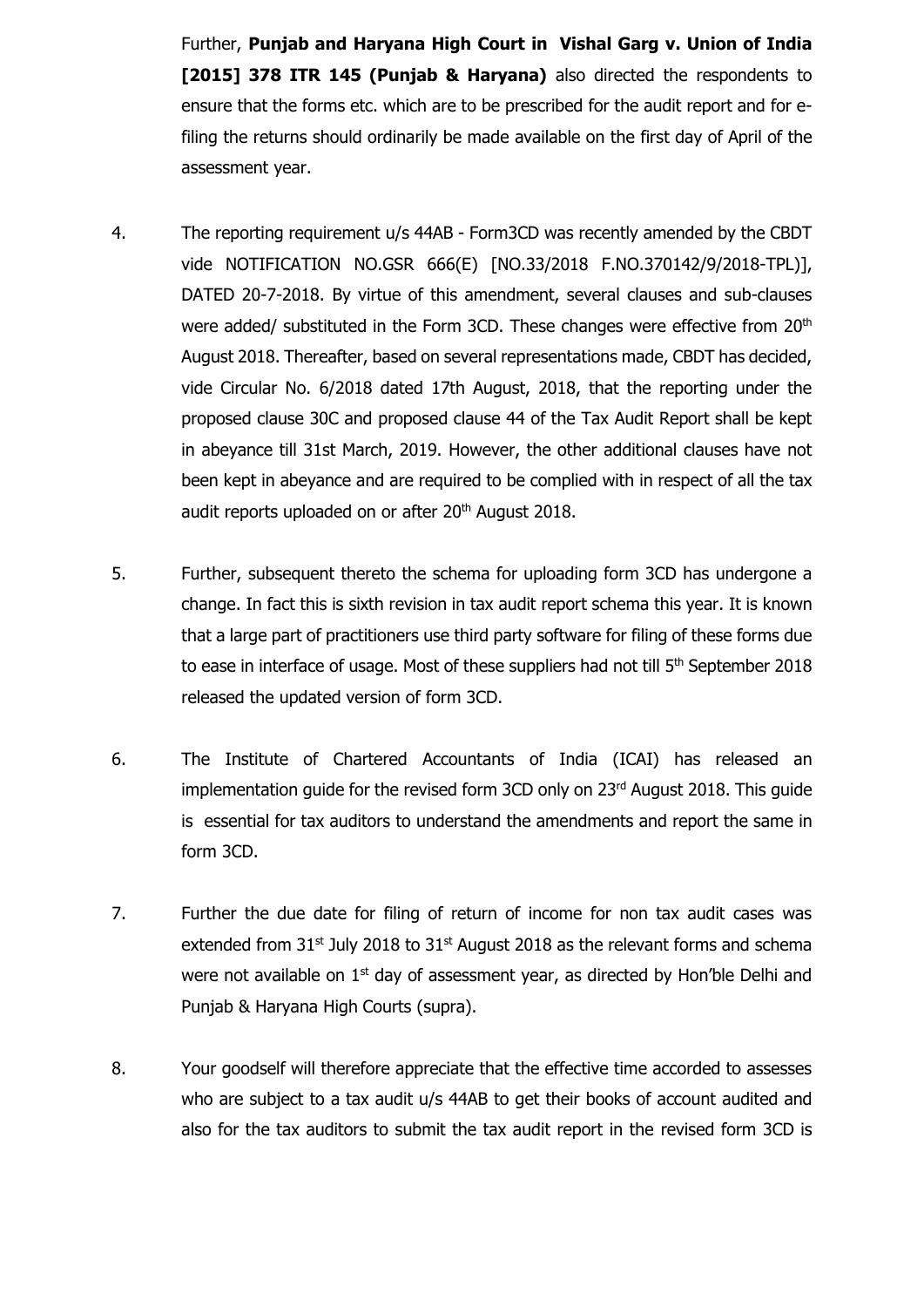only from  $23<sup>rd</sup>$  August to  $30<sup>th</sup>$  September. The effective period is 38 days as against the statutory period of 183 days under the Act ( $1<sup>st</sup>$  April to 30<sup>th</sup> September).

- 9. The Goods and Service Tax has been introduced in the country as a historical economic reform on  $1<sup>st</sup>$  July 2017. The problems faced by a vast majority of tax payers in the first year of its implementation are not unknown to anyone. As per section 16(3) of the Central Goods and Services Tax Act, 2017, the last return in which input tax credit can be claimed by a registered person for the financial year 2017-18 is September 2018 failing which the tax credit shall lapse. This is requiring all the registered persons to prepare the annual reconciliation of input tax credit available and input tax credit availed for financial year 2017-18. This is a new requirement which the tax practitioners have to comply in this month.
- 10. It is imperative that adequate time be given for compiling a tax audit report as it is used by Assessing Officers to verify a tax computation and in for the large number of cases which are not selected for scrutiny, this report is the base for processing returns u/s 143(1). Hence it is essential to ensure the integrity and quality of the data that is compiled and verified. Cases where tax audit details were already compiled before the amended form was released would also need to be recompiled.
- 11. To facilitate the conduct of qualitative filing of Income Tax Returns and Tax Audit Reports smoothly the due date for furnishing the tax audit report and hence the tax return requires to be extended.
- 12. Hence, in order to avoid inconvenience and genuine hardship that would be caused based on the facts and in the circumstances referred to above as also to facilitate the filing of returns of income smoothly and to allow reasonable time to businesses for data compilation and to auditors for data verification, in all fairness the Due Date u/s 139(1) should be extended by 110 days (i.e. 1.4.2018 to 19.7.2018), but at the least it may kindly be extended from September  $30<sup>th</sup>$  to October  $31<sup>st</sup>$  in all cases falling under clause (a) of Explanation 2 to section 139(1) so that the other due dates schedule is not disturbed. This would not only ensure that adequate time is given for filing the tax audit report and return of income, keeping in mind the various issues listed above which have delayed the process, but would also ensure that the harshness of a late fee u/s 234F is diluted.